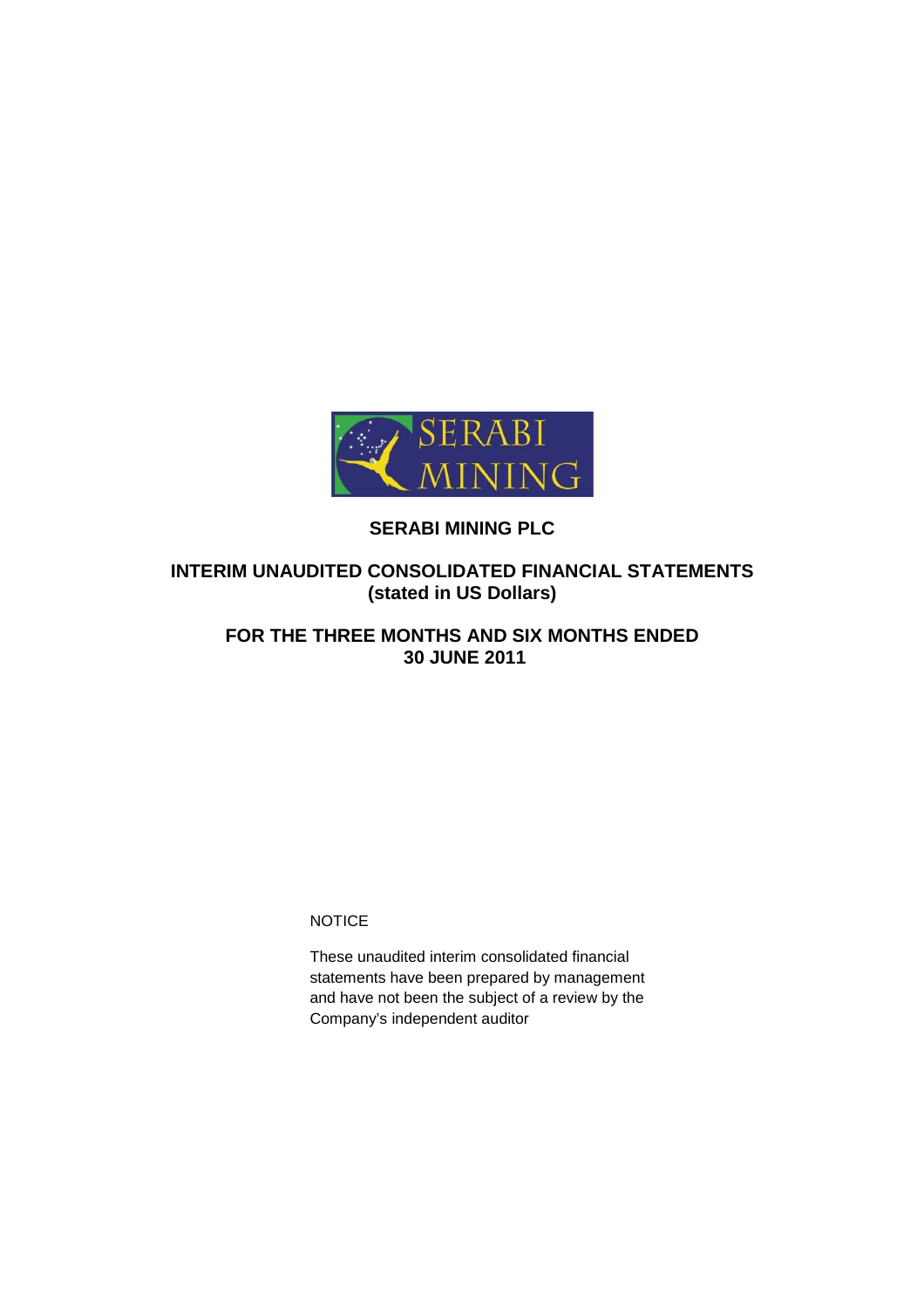## **SERABI MINING PLC Condensed Consolidated Statements of Comprehensive Income**

|                                                                     |              | For the three months ended<br>30 June |             | For the six months ended<br>30 June |             |
|---------------------------------------------------------------------|--------------|---------------------------------------|-------------|-------------------------------------|-------------|
|                                                                     |              | 2011                                  | 2010        | 2011                                | 2010        |
| (expressed in US\$)                                                 | <b>Notes</b> | (unaudited)                           | (unaudited) | (unaudited)                         | (audited)   |
| <b>CONTINUING OPERATIONS</b>                                        |              |                                       |             |                                     |             |
| <b>Revenue</b>                                                      |              | 1,063                                 | 308,360     | 1,063                               | 1,148,999   |
| Operating expenses                                                  |              | (132, 260)                            | (732, 613)  | (316,082)                           | (1,494,386) |
| Gross (loss)/profit                                                 |              | (131, 197)                            | (424, 253)  | (315,019)                           | (345, 387)  |
| Administration expenses                                             |              | (701, 818)                            | (444, 757)  | (1, 367, 205)                       | (842, 391)  |
| Write back of prior period expenses                                 |              |                                       |             | 540,441                             |             |
| Option costs                                                        |              | (63,740)                              | (25, 102)   | (94, 311)                           | (50, 204)   |
| Gain/(loss) on asset disposals                                      |              | 11,178                                | 49,874      | (2, 337)                            | (4,694)     |
| Depreciation of plant and equipment                                 |              | (593, 796)                            | (507, 509)  | (1, 161, 132)                       | (1,017,458) |
| <b>Operating loss</b>                                               |              | (1,479,373)                           | (1,351,747) | (2,399,563)                         | (2,260,134) |
| Foreign exchange (loss)/gain                                        |              | (44, 988)                             | (271, 393)  | 142,309                             | (272, 573)  |
| Finance costs                                                       |              | (59, 648)                             | (16, 547)   | (81, 800)                           | (60, 579)   |
| Investment income                                                   |              | 21,374                                | 5,103       | 33,777                              | 5,103       |
| Loss before taxation                                                |              | (1, 562, 635)                         | (1,634,584) | (2,305,277)                         | (2,588,183) |
| Income tax expense                                                  |              |                                       |             |                                     |             |
| Loss for the period from continuing<br>operations <sup>(1)(2)</sup> |              | (1, 562, 635)                         | (1,634,584) | (2,305,277)                         | (2,588,183) |
| Other comprehensive income (net of tax)                             |              |                                       |             |                                     |             |
| Exchange differences on translating foreign<br>operations           |              | 1,846,896                             | (402, 126)  | 2,790,106                           | (1,237,968) |
| Total comprehensive income/(loss) for the<br>period <sup>(2)</sup>  |              | 284,261                               | (2,036,710) | 484,829                             | (3,826,151) |
| Loss per ordinary share (basic and diluted) <sup>(1)</sup>          | 3            | (2.44c)                               | (4.70c)     | (4.22c)                             | (7.66c)     |

(1) All revenue and expenses arise from continuing operations.

(2) The Group has no non-controlling interests and all income / (losses) are attributable to the equity holders of the Parent Company.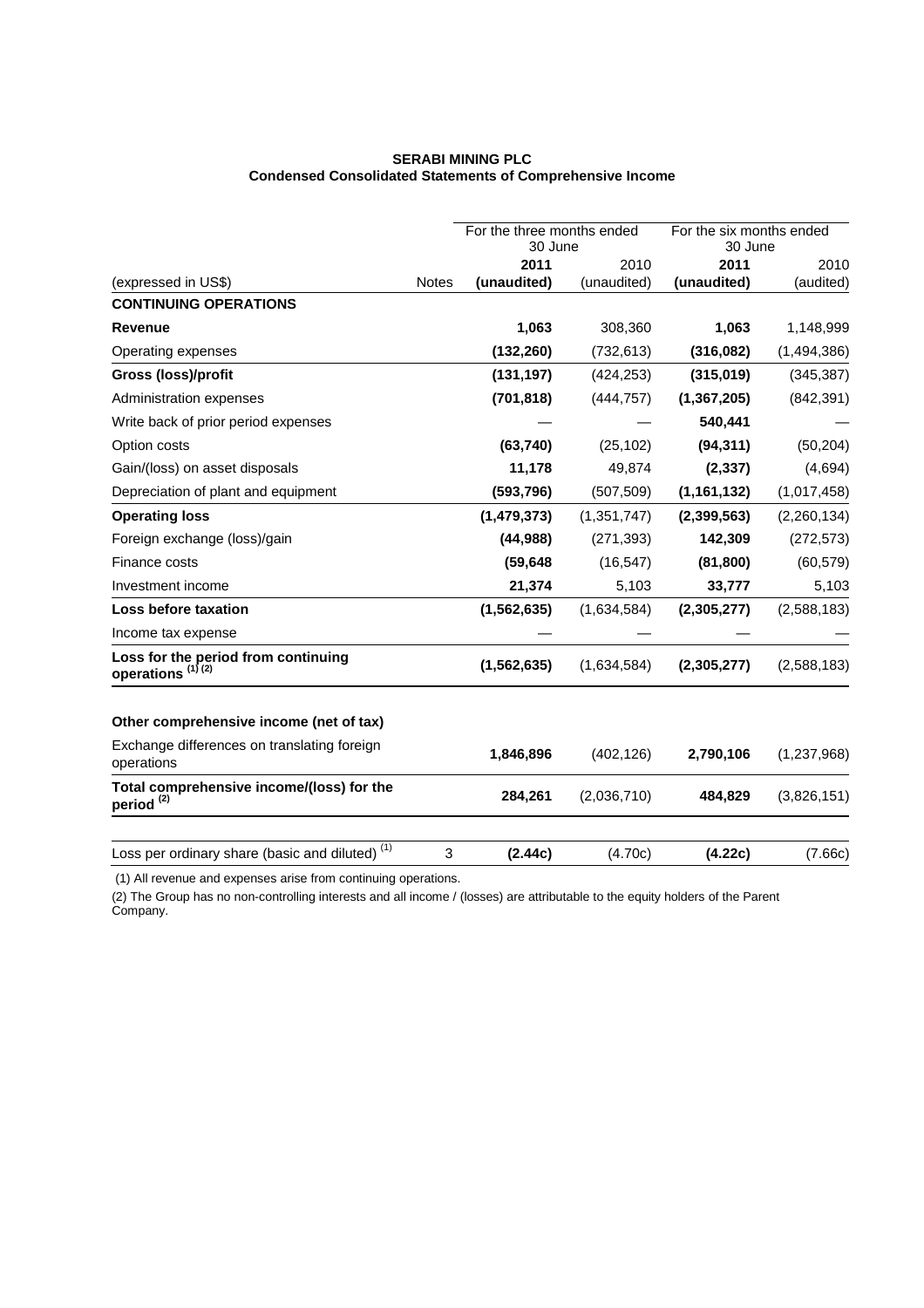|                                               |              | As at           | As at           | As at               |
|-----------------------------------------------|--------------|-----------------|-----------------|---------------------|
|                                               |              | 30 June<br>2011 | 30 June<br>2010 | 31 December<br>2010 |
| (expressed in US\$)                           | <b>Notes</b> | (unaudited)     | (unaudited)     | (audited)           |
| <b>Non-current assets</b>                     |              |                 |                 |                     |
| Development and deferred exploration<br>costs | 5            | 14,785,541      | 7,475,863       | 9,797,406           |
| Property, plant and equipment                 | 6            | 34,843,749      | 33,024,475      | 33,951,140          |
| <b>Total non-current assets</b>               |              | 49,629,290      | 40,500,338      | 43,748,546          |
| <b>Current assets</b>                         |              |                 |                 |                     |
| Inventories                                   |              | 1,580,484       | 1,180,385       | 1,417,804           |
| Trade and other receivables                   |              | 131,973         | 193,136         | 96,143              |
| Prepayments and accrued income                |              | 1,325,456       | 1,552,439       | 1,061,945           |
| Cash at bank and cash equivalents             |              | 7,859,831       | 7,272,296       | 8,598,755           |
| <b>Total current assets</b>                   |              | 10,897,744      | 10,198,256      | 11,174,647          |
| <b>Current liabilities</b>                    |              |                 |                 |                     |
| Trade and other payables                      |              | 3,689,787       | 4,137,435       | 3,147,258           |
| Accruals                                      |              | 294,563         | 113,441         | 174,348             |
| Special warrants                              |              |                 |                 | 5,059,995           |
| <b>Total current liabilities</b>              |              | 3,984,350       | 4,250,876       | 8,381,601           |
| <b>Net current assets</b>                     |              | 6,913,394       | 5,947,380       | 2,793,046           |
| <b>Total assets less current liabilities</b>  |              | 56,542,684      | 46447,718       | 46,541,592          |
| <b>Non-current liabilities</b>                |              |                 |                 |                     |
| Trade and other payables                      |              | 298,521         | 20,462          | 552,027             |
| Provisions                                    |              | 1,511,026       | 1,363,516       | 1,388,571           |
| Interest bearing liabilities                  |              | 282,260         | 235,680         | 249,176             |
| <b>Total non-current liabilities</b>          |              | 2,091,807       | 1,619,658       | 2,189,774           |
| <b>Net assets</b>                             |              | 54,450,877      | 44,828,060      | 44,351,818          |
|                                               |              |                 |                 |                     |
| <b>Equity</b>                                 |              |                 |                 |                     |
| Share capital                                 | 8            | 29,291,551      | 27,752,834      | 27,752,834          |
| Share premium                                 |              | 48,278,626      | 40,754,032      | 40,754,032          |
| Option reserve                                |              | 1,758,190       | 1,583,877       | 1,648,484           |
| Other reserves                                |              | 702,095         | 260,882         | 260,882             |
| <b>Translation reserve</b>                    |              | 6,672,274       | 1,031,189       | 3,882,168           |
| Accumulated loss                              |              | (32, 251, 859)  | (26, 554, 754)  | (29, 946, 582)      |
| Equity shareholders' funds                    |              | 54,450,877      | 44,828,060      | 44,351,818          |

### **SERABI MINING PLC Condensed Consolidated Balance Sheets**

The interim financial information has not been audited and does not constitute statutory accounts as defined in Section 434 of the Companies Act 2006. Whilst the financial information included in this announcement has been compiled in accordance with International Financial Reporting Standards ("IFRS") this announcement itself does not contain sufficient financial information to comply with IFRS. The Group statutory accounts for the year ended 31 December 2010, prepared under IFRS as adopted in the EU and with IFRS and their interpretations adopted by the International Accounting Standards Board have been filed with the Registrar of Companies. The auditor's report on these accounts was unqualified but did contain an Emphasis of Matter with respect to the ability of the Company and the Group regarding the future availability of project finance. The auditor's report did not contain a statement under Section 498 (2) or 498 (3) of the Companies Act 2006.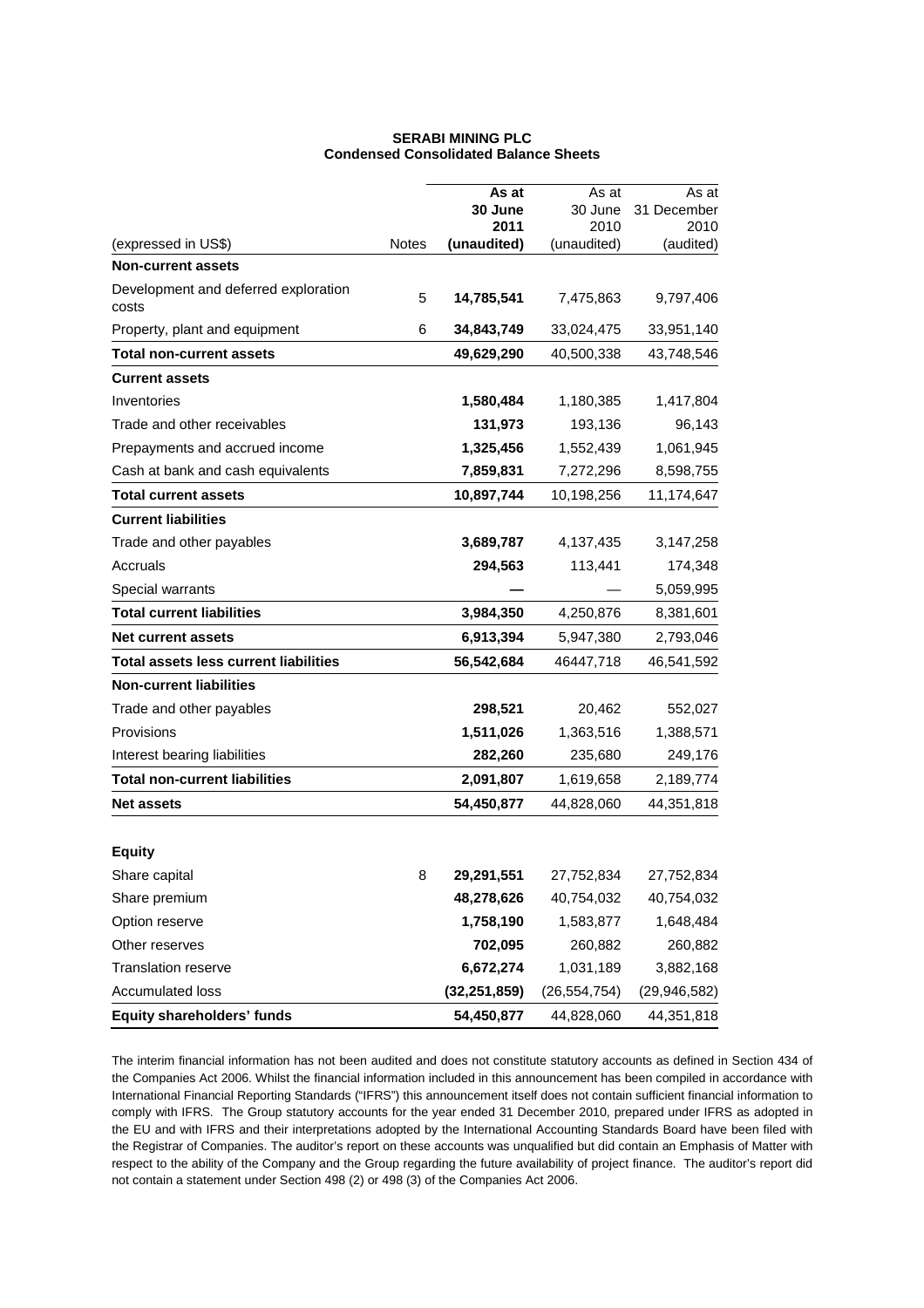## **SERABI MINING PLC Condensed Consolidated Statements of Changes in Shareholders' Equity**

| (expressed in US\$)                                                | Share      |            | Share Share option | Other    | Translation | Accumulated    |                     |
|--------------------------------------------------------------------|------------|------------|--------------------|----------|-------------|----------------|---------------------|
| (unaudited)                                                        | capital    | premium    | reserve            | reserves | reserve     | loss           | <b>Total equity</b> |
| <b>Equity shareholders'</b><br>funds at 31 December<br>2009        | 26,848,814 | 36,268,991 | 1,523,444          | 260,882  | 2,269,157   | (23,966,571)   | 43,204,717          |
| Foreign currency<br>adjustments                                    |            |            |                    |          | (1,237,968) |                | (1, 237, 968)       |
| Loss for the period                                                |            |            |                    |          |             | (2,588,183)    | (2,588,183)         |
| Total comprehensive<br>income for the period                       |            |            |                    |          | (1,237,968) | (2,588,183)    | (3,826,151)         |
| Issue of new ordinary<br>shares                                    | 904,020    | 4,520,100  |                    |          |             |                | 5,424,120           |
| Share issue costs                                                  |            | (35,059)   |                    |          |             |                | (35,059)            |
| Share option expense                                               |            |            | 60,433             |          |             |                | 60,433              |
| <b>Equity shareholders'</b><br>funds at 30 June 2010               | 27,752,834 | 40,754,032 | 1,583,877          | 260,882  | 1,031,189   | (26, 554, 754) | 44,828,060          |
| Foreign currency<br>adjustments                                    |            |            |                    |          | 2,850,979   |                | 2,850,979           |
| Loss for the period                                                |            |            |                    |          |             | (3,391,828)    | (3, 391, 828)       |
| Total comprehensive<br>income for the period                       |            |            |                    |          | 2,850,979   | (3,391,828)    | (540, 849)          |
| Share option expense                                               |            |            | 64,607             |          |             |                | 64,607              |
| <b>Equity shareholders'</b><br>funds at 31 December<br>2010        | 27,752,834 | 40,754,032 | 1,648,484          | 260,882  | 3,882,168   | (29, 946, 582) | 44,351,818          |
| Foreign currency<br>adjustments                                    |            |            |                    |          | 2,790,106   |                | 2,790,106           |
| Loss for the period                                                |            |            |                    |          |             | (2,305,277)    | (2,305,277)         |
| Total comprehensive<br>income for the period                       |            |            |                    |          | 2,790,106   | (2,305,277)    | 484,829             |
| Issue of new ordinary<br>shares for cash                           | 731,412    | 4,229,767  |                    | 208,229  |             |                | 5,169,408           |
| Issue of new ordinary<br>shares on exercise of<br>special warrants | 807,305    | 4,004,807  |                    | 232,984  |             |                | 5,045,096           |
| Costs associated with<br>issue of new ordinary<br>shares for cash  |            | (709, 980) |                    |          |             |                | (709, 980)          |
| Share option expense                                               |            |            | 109,706            |          |             |                | 109,706             |
| <b>Equity shareholders'</b><br>funds at 30 June 2011               | 29,291,551 | 48,278,626 | 1,758,190          | 702,095  | 6,672,274   | (32, 251, 859) | 54,450,877          |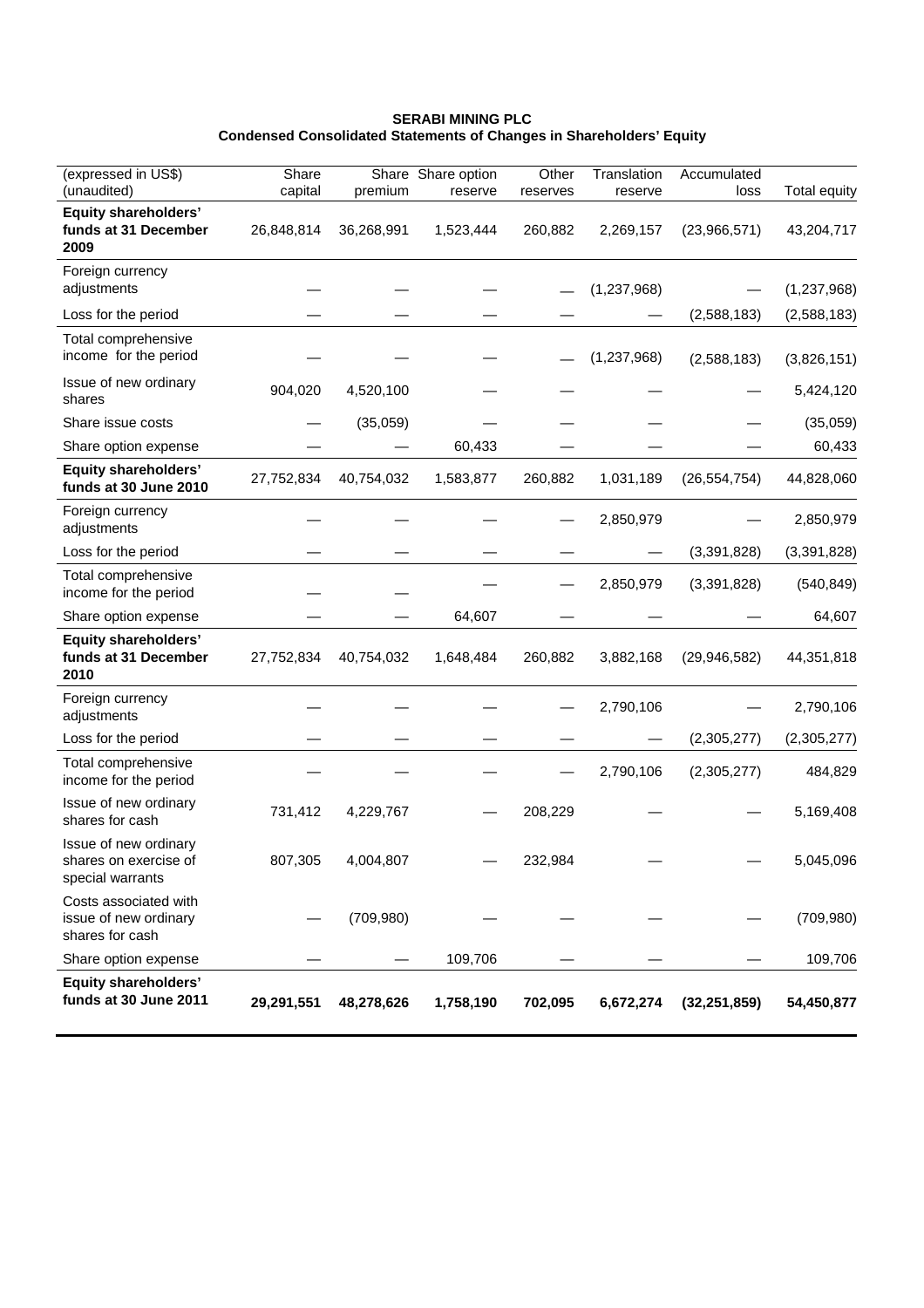### **SERABI MINING PLC Condensed Consolidated Cash Flow Statements**

|                                                                         | For the three months<br>ended<br>30 June |               | For the six months<br>ended<br>30 June |             |
|-------------------------------------------------------------------------|------------------------------------------|---------------|----------------------------------------|-------------|
|                                                                         | 2011                                     | 2010          | 2011                                   | 2010        |
| (expressed in US\$)                                                     | (unaudited)                              | (unaudited)   | (unaudited)                            | (unaudited) |
| <b>Operating activities</b>                                             |                                          |               |                                        |             |
| Operating loss                                                          | (1,479,373)                              | (1, 351, 747) | (2, 399, 563)                          | (2,260,134) |
| Depreciation - plant, equipment and mining<br>properties                | 593,796                                  | 507,509       | 1,161,132                              | 1,017,458   |
| Impairment charges                                                      |                                          |               |                                        |             |
| (Loss)/Gain on sale of assets                                           | (11, 178)                                | (49, 874)     | 2,337                                  | 4,694       |
| Option costs                                                            | 63,740                                   | 25,102        | 94,311                                 | 50,204      |
| Interest paid                                                           | (18, 360)                                | (7,256)       | (28, 686)                              | (41, 798)   |
| Foreign exchange loss                                                   | (89,968)                                 | (27, 334)     | (138, 898)                             | (28, 794)   |
| <b>Changes in working capital</b>                                       |                                          |               |                                        |             |
| (Increase) / decrease in inventories                                    | (26, 972)                                | 54,529        | (64, 453)                              | 37,144      |
| (Increase) / decrease in receivables, prepayments<br>and accrued income | (61, 778)                                | (145, 937)    | (220, 134)                             | (106, 849)  |
| Increase/(decrease) in payables, accruals and<br>provisions             | 283,921                                  | 122,766       | 272,172                                | 46,926      |
| Net cash flow from operations                                           | (746, 172)                               | (872, 242)    | (1, 321, 782)                          | (1,281,149) |
| <b>Investing activities</b>                                             |                                          |               |                                        |             |
| Proceeds from sale of fixed assets                                      | 74,509                                   | 48,955        | 115,151                                | 155,806     |
| Purchase of property, plant and equipment                               | (18, 253)                                |               | (45, 636)                              |             |
| Exploration and development expenditure                                 | (2, 574, 755)                            | (484, 316)    | (4,214,022)                            | (789, 335)  |
| Interest received                                                       | 21,374                                   | 5,103         | 33,777                                 | 5,103       |
| Net cash outflow on investing activities                                | (2, 497, 125)                            | (430, 258)    | (4, 110, 730)                          | (628, 426)  |
| <b>Financing activities</b>                                             |                                          |               |                                        |             |
| Issue of ordinary share capital                                         |                                          | 5,424,120     | 4,961,180                              | 5,424,120   |
| <b>Issue of warrants</b>                                                |                                          |               | 208,229                                |             |
| Capital element of finance lease payments                               |                                          | (31, 611)     |                                        | (77, 663)   |
| Payment of share issue costs                                            | (3, 416)                                 | (35,059)      | (709, 980)                             | (35,059)    |
| Payment of special warrant issue costs                                  |                                          |               | (14,900)                               |             |
| Net cash (outflow)/ inflow from financing activities                    | (3, 416)                                 | 5,357,450     | 4,444,529                              | 5,311,398   |
|                                                                         |                                          |               |                                        |             |
| Net/(decrease)/ increase in cash and cash<br>equivalents                | (3, 246, 713)                            | 4,054,950     | (987, 983)                             | 3,401,823   |
| Cash and cash equivalents at beginning of period                        | 11,100,828                               | 3,423,326     | 8,598,754                              | 4,081,882   |
| Exchange difference on cash                                             | 5,716                                    | (205, 980)    | 249,060                                | (211, 409)  |
| Cash and cash equivalents at end of period                              | 7,859,831                                | 7,272,296     | 7,859,831                              | 7,272,296   |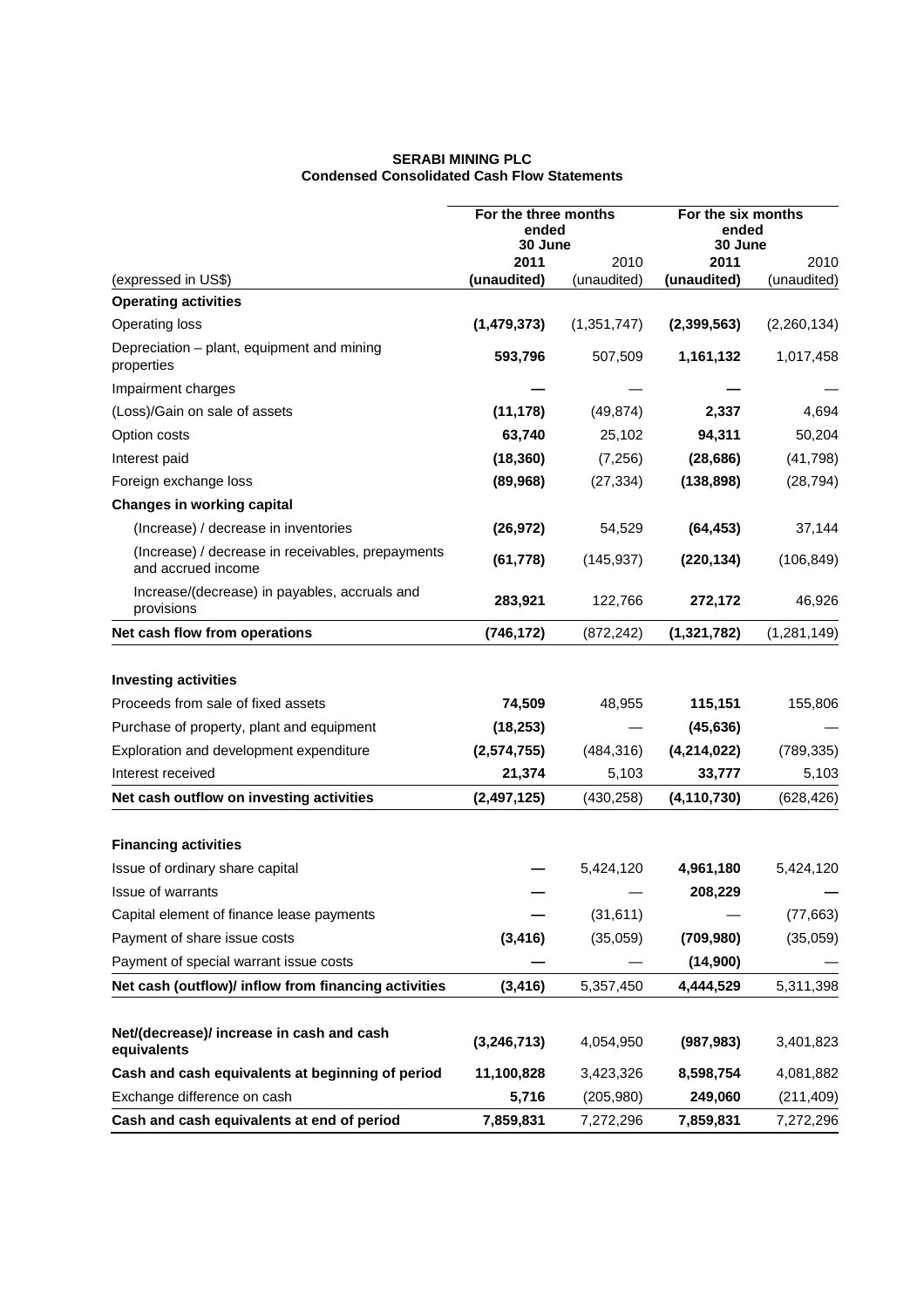#### **SERABI MINING PLC Report and condensed consolidated financial statements for the 3 month and 6 month periods ended 30 June 2011**

#### **Notes to the Condensed Consolidated Financial Statements**

#### **1. Basis of preparation**

These interim accounts are for the three month and six month periods ended 30 June 2011. Comparative information has been provided for the unaudited three month and six month periods ended 30 June 2010 and the audited twelve month period from 1 January to 31 December 2010.

The accounts for the periods have been prepared in accordance with International Accounting Standard 34 "Interim Financial Reporting" and the accounting policies are consistent with those of the annual financial statements for the year ended 31 December 2010 and those envisaged for the financial statements for the year ending 31 December 2011. The Company has not adopted any standards or interpretation in advance of the required implementation dates. It is not anticipated that the adoption in the future of the new or revised standards or interpretations that have been issued by the International Accounting Standards Board will have a material impact on the Group's earnings or shareholders' funds.

## **(i) Going Concern and availability of project finance**

These condensed financial statements have been prepared using reporting standards applicable to a going concern, which assumes continuity of operations and realisation of assets and settlement of liabilities in the normal course of business for the foreseeable future, which is at least, but not limited to, one year from the approval of these condensed financial statements. In common with many companies in the exploration and development stages, the Company raises its finance for exploration and development programmes in discrete tranches and is subject to risks and challenges similar to companies in a comparable stage of development. These risks include the challenges of securing adequate capital for exploration and development, operational risks inherent in the mining industry and global economic and gold price volatility.

The directors have concluded that it is appropriate to prepare the condensed financial statements on a going concern basis and are confident that they are taking all the necessary steps to ensure that adequate additional funding will be available as and when required. However there can be no certainty that this will be the case and there is therefore significant doubt as to appropriateness of the going concern assumption. Were the funding not to become available in an appropriate timescale the directors would need to consider alternative strategies and an impairment review would be required in respect of the capitalised expenditure on the Palito project. No adjustments to asset carrying values that may be necessary should the company be unsuccessful have been recognised in the condensed financial statements. These adjustments could be material.

#### **(ii) Impairment**

Management have undertaken a review of the carrying value of the mining and exploration assets of the Group, and considered the implications of the operational difficulties experienced and the current operational status of Palito. Following this review they have assessed the value of the existing assets on the basis of value in use involving a future recommencement of underground mining operations which is dependent on the ability of the Group to raise future finance and to operate the mine in line with the mine plan that forms the basis of the value in use calculation. The carrying values of assets have not been adjusted to reflect a failure to raise sufficient funds, only maintaining the current levels of operation or that if a sale transaction were undertaken the proceeds may not realise the value as stated in the accounts.

#### **(iii) Inventories**

Inventories - are valued at the lower of cost and net realisable value.

#### **(iv) Property, plant and equipment**

Property, plant and equipment are depreciated over their useful lives.

#### **(v) Mining property**

The Group commenced commercial production at the Palito mine effective 1 October 2006. Prior to this date all revenues and operating costs were capitalised as part of the development costs of the mine. Effective from 1 October 2006 the accumulated development costs of the mine were re-classified as Mining Property costs and such cost will be amortised over the anticipated life of the mine on a unit of production basis. As the underground mine is currently on care and maintenance and there is no depletion of the reserves and resources attributable to the mine, no amortization charge has been recorded in the period.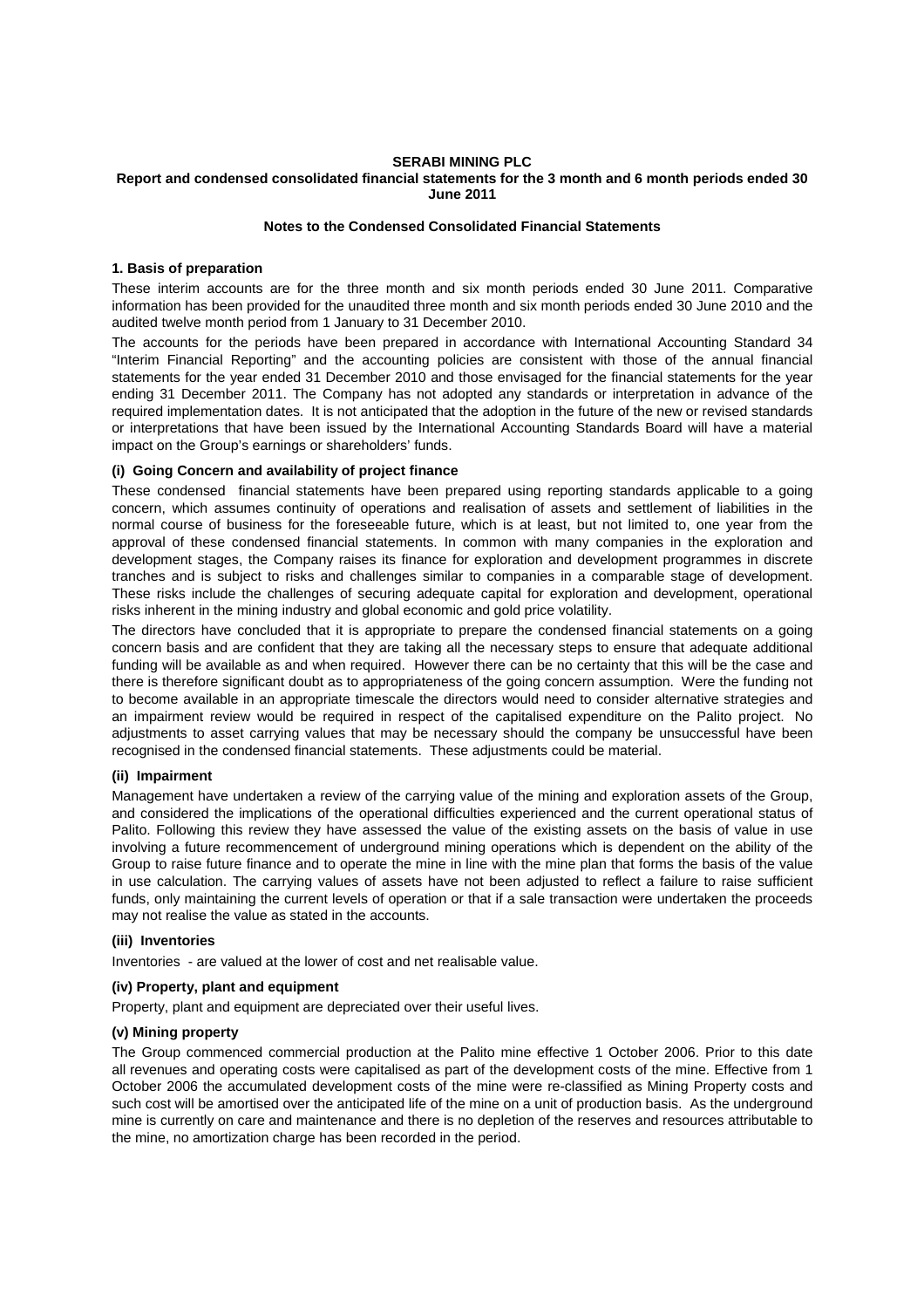### **(vi) Revenue**

Revenue represents amounts receivable in respect of sales of gold and by-products. Revenue represents only sales for which contracts have been agreed and for which the product has been delivered to the purchaser in the manner set out in the contract. Revenue is stated net of any applicable sales taxes. Any unsold production and in particular concentrate is held as inventory and valued at production cost until sold.

#### **(vii) Currencies**

The condensed financial statements are presented in United States dollars (US\$ or "\$"). Other currencies referred to in these condensed financial statements are UK pounds ("UK£"), Canadian dollars ("C\$") and Brazilian Reais ("BrR\$").

### **2. Taxation**

Taxation represents a provision for corporate taxes due on taxable profits arising in Brazil. No deferred tax asset arising from carried forward losses incurred outside of Brazil has been recognised in the financial statements because of uncertainty as to the time period over which this asset may be recovered.

#### **3. Earnings per share**

|                                                      | 3 months ended<br>30 June |            | 6 months ended<br>30 June |            | 12 months<br>ended 31 Dec |
|------------------------------------------------------|---------------------------|------------|---------------------------|------------|---------------------------|
|                                                      | 2011                      | 2010       | 2011                      | 2010       | 2010                      |
| Loss attributable to ordinary<br>shareholders (US\$) | 1,562,635                 | 1.634.584  | 2,305,277                 | 2,588,183  | 5,980,011                 |
| Weighted average ordinary shares<br>in issue         | 63,968,529                | 34.752.081 | 54,572,313                | 33.768.534 | 39,316,525                |
| Basic and diluted loss per share<br>(US cents)       | 2.44                      | 4.70       | 4.22                      | 7.66       | 15.21                     |

The weighted average ordinary shares in issue in 2010 have been adjusted to reflect the share consolidation that was approved by shareholders in 21 December 2010. No diluted earnings per share is presented as the effect of the exercise of share options and warrants would be to decrease the loss per share

#### **4. Segmental Analysis**

The following information is given about the Group's reportable segments:

The Chief Operating Decision Maker is the Board of Directors. The Board reviews the Group's internal reporting in order to assess performance of the business. Management has determined the operating segments based on the reports reviewed by the Board.

The Board considers the performance of the Group by the geographical location of expenditures, and the division of capital expenditure between exploration and operations.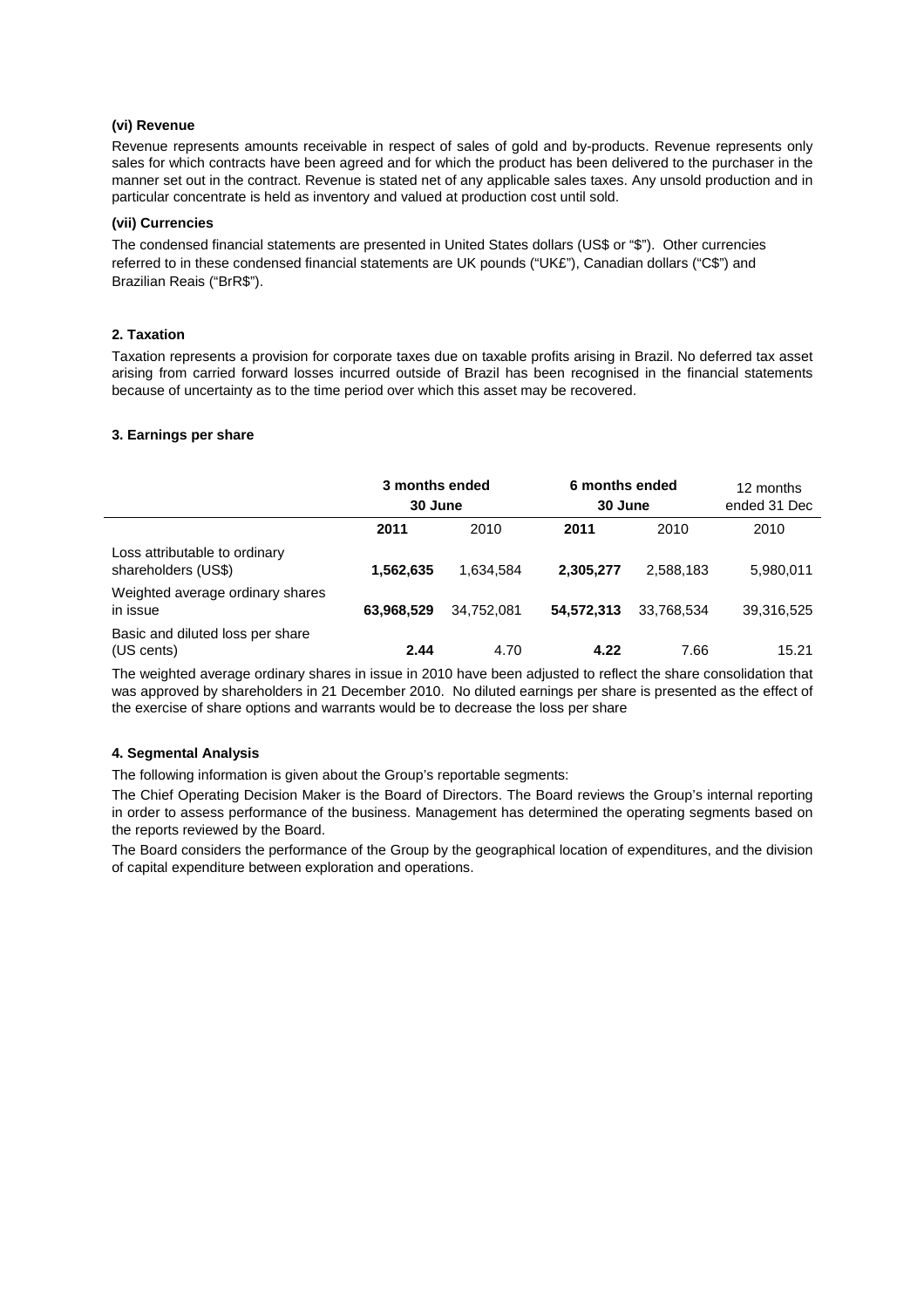All of the Group's revenue arises from activities in Brazil.

|                                                                              | 3 months ended 30<br><b>June 2011</b><br>(unaudited) |       | 3 months ended 30<br>June 2010<br>(unaudited) |       | 12 months ended<br>31 December 2010<br>(audited) |       |
|------------------------------------------------------------------------------|------------------------------------------------------|-------|-----------------------------------------------|-------|--------------------------------------------------|-------|
| Major Customers (accounting for<br>more than 10% of the Group's<br>revenues) |                                                      | %     |                                               | %     |                                                  | %     |
| Customer 1                                                                   | 1.063                                                | 100.0 | 308,360                                       | 100.0 | 1.229.551                                        | 100.0 |

An analysis of the results for the three month period by management segment is as follows:

|                                    | 3 months ended 30 June 2011 |                    |               | 3 months ended 30 June 2010 |             |             |  |  |
|------------------------------------|-----------------------------|--------------------|---------------|-----------------------------|-------------|-------------|--|--|
|                                    |                             | (unaudited)        |               |                             | (unaudited) |             |  |  |
|                                    | <b>Brazil</b>               | <b>Unallocated</b> | Total         | <b>Brazil</b>               | Unallocated | Total       |  |  |
|                                    | \$                          | \$                 | \$            | \$                          | \$          | \$          |  |  |
| Revenue                            | 1,063                       |                    | 1,063         | 308,360                     |             | 308,360     |  |  |
| Operating                          | (132, 260)                  |                    | (132, 260)    | (702, 613)                  | (30,000)    | (732, 613)  |  |  |
| expenses                           |                             |                    |               |                             |             |             |  |  |
| Operating                          | (131, 197)                  |                    | (131, 197)    | (394,253)                   | (30,000)    | (424, 253)  |  |  |
| (loss)/profit                      |                             |                    |               |                             |             |             |  |  |
| Administration                     | (305, 499)                  | (396, 319)         | (701, 818)    | (134, 277)                  | (310, 480)  | (444, 757)  |  |  |
| expenses                           |                             |                    |               |                             |             |             |  |  |
| Share based                        |                             | (63, 740)          | (63, 740)     |                             | (25, 102)   | (25, 102)   |  |  |
| payments                           |                             |                    |               |                             |             |             |  |  |
| Provisions,                        |                             |                    |               |                             |             |             |  |  |
| depreciation and<br>(loss)/gain on | (648, 455)                  | (34, 163)          | (682, 618)    | (431, 118)                  | (26, 517)   | (457, 635)  |  |  |
| asset disposals                    |                             |                    |               |                             |             |             |  |  |
| <b>Operating loss</b>              | (1,085,151)                 | (494,222)          | (1, 579, 373) | (959,648)                   | (392,099)   | (1,351,747) |  |  |
| Foreign                            |                             |                    |               |                             |             |             |  |  |
| exchange                           | (165)                       | 25,677             | 25,512        | (59, 100)                   | (212, 293)  | (271, 393)  |  |  |
| (loss)/gain                        |                             |                    |               |                             |             |             |  |  |
| Interest                           |                             |                    |               |                             |             |             |  |  |
| (expense)/income                   | (11, 120)                   | 2346               | (8, 774)      | (6, 211)                    | (5,233)     | (11, 444)   |  |  |
| Loss before                        |                             |                    |               |                             |             |             |  |  |
| taxation                           | (1,096,436)                 | (466, 199)         | (1, 562, 635) | (1,024,959)                 | (609, 625)  | (1,634,584) |  |  |

An analysis of the results for the six month period by management segment is as follows:

|                                                       | 6 months ended 30 June 2011<br>(unaudited) |                    |               | 6 months ended 30 June 2010<br>(unaudited) |             |             |
|-------------------------------------------------------|--------------------------------------------|--------------------|---------------|--------------------------------------------|-------------|-------------|
|                                                       | <b>Brazil</b>                              | <b>Unallocated</b> | Total         | <b>Brazil</b>                              | Unallocated | Total       |
|                                                       |                                            | \$                 | \$            | \$                                         |             | \$          |
| Revenue                                               | 1,063                                      |                    | 1,063         | 1,148,999                                  |             | 1,148,999   |
| Operating<br>expenses                                 | (315, 950)                                 | (132)              | (316, 082)    | (1,444,196)                                | (50, 190)   | (1,494,386) |
| Operating<br>(loss)/profit                            | (314, 887)                                 | (132)              | (315,019)     | (295, 197)                                 | (50, 190)   | (345, 387)  |
| Administration<br>expenses                            | (15, 643)                                  | (811, 121)         | (826, 764)    | (315,005)                                  | (527,386)   | (842, 391)  |
| Share based<br>payments                               |                                            | (94, 311)          | (94, 311)     |                                            | (50, 204)   | (50, 204)   |
| Depreciation and<br>(loss)/gain on<br>asset disposals | (1, 198, 220)                              | (65, 249)          | (1, 263, 469) | (968, 423)                                 | (53, 729)   | (1,022,152) |
| Operating loss<br>Foreign                             | (1,528,750)                                | (970, 813)         | (2,499,563)   | (1,578,625)                                | (681,509)   | (2,260,134) |
| exchange<br>(loss)/gain                               | (7,690)                                    | 220,499            | 212,809       | (59, 100)                                  | (213,473)   | (272,573)   |
| Interest<br>(expense)/income                          | (21, 445)                                  | 2,922              | (18, 523)     | (40, 189)                                  | (15, 287)   | (55, 476)   |
| Loss before<br>taxation                               | (1,557,885)                                | (747, 392)         | (2,305,277)   | (1,677,914)                                | (910,269)   | (2,588,183) |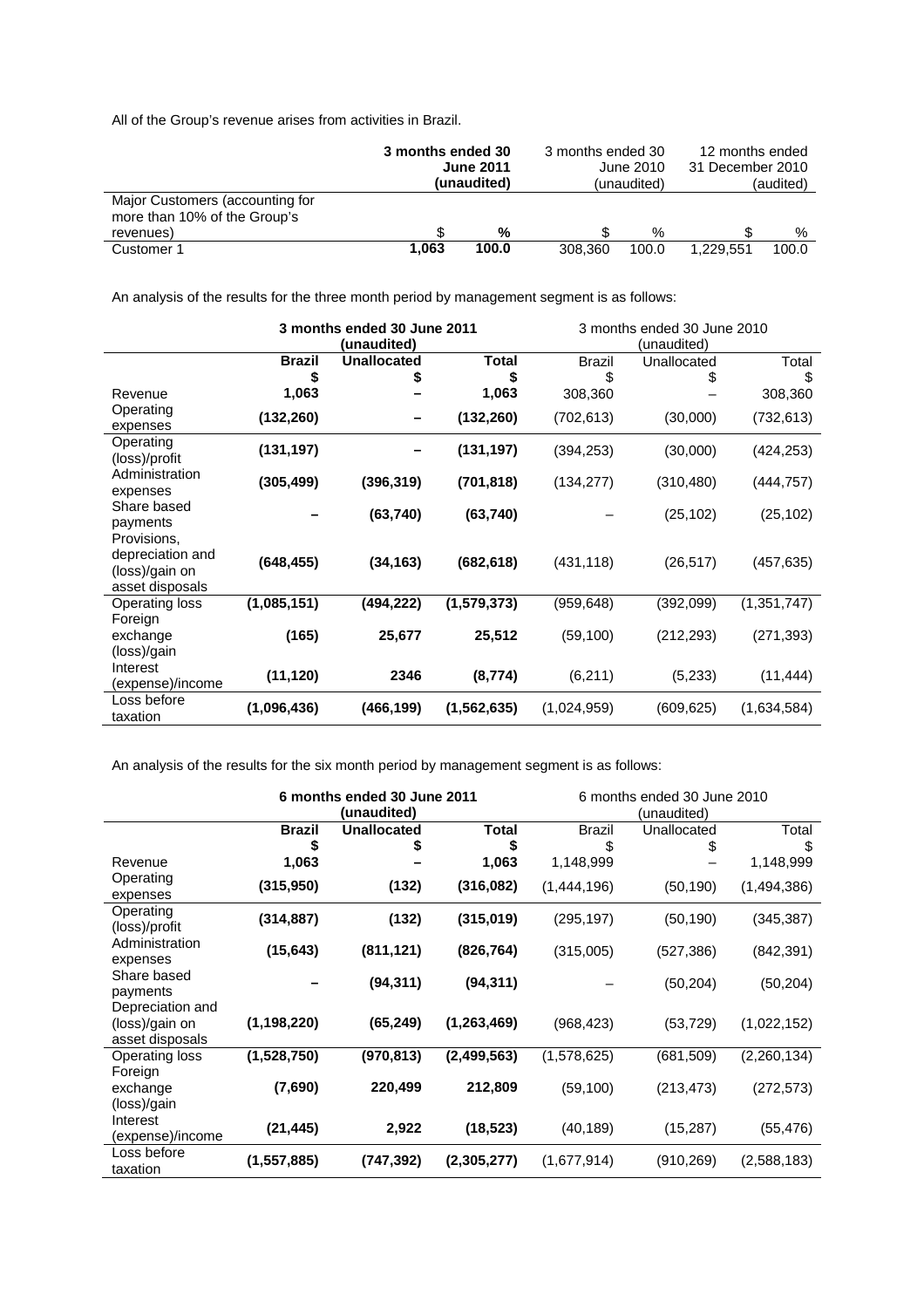An analysis of non-current assets by location is as follows:

|                      | <b>Total non-current assets</b> |             |             |  |
|----------------------|---------------------------------|-------------|-------------|--|
|                      | 30 June                         | 30 June     | 31 December |  |
|                      | 2011                            | 2010        | 2010        |  |
|                      | (unaudited)                     | (unaudited) | (audited)   |  |
|                      |                                 |             |             |  |
| Brazil – operations  | 34,816,851                      | 32.992.988  | 33,920,550  |  |
| Brazil - exploration | 14,785,541                      | 7,475,863   | 9,797,406   |  |
| Other                | 26,898                          | 31.487      | 30,590      |  |
|                      | 49,629,290                      | 40.500.338  | 43,748,546  |  |

An analysis of total assets by location is as follows:

|               |             | <b>Total assets</b> |             |
|---------------|-------------|---------------------|-------------|
|               | 30 June     | 30 June             | 31 December |
|               | 2011        | 2010                | 2010        |
|               | (unaudited) | (unaudited)         | (audited)   |
|               |             |                     |             |
| <b>Brazil</b> | 52,554,118  | 43,395,734          | 46,760,061  |
| Other         | 7,972,916   | 7,302,860           | 8,163,132   |
|               | 60,527,034  | 50.698,594          | 54,923,193  |

During the six month period, the following amounts incurred by area were capitalised as development and deferred exploration costs:

|                  | For the 6 | For the 6    | For the year |
|------------------|-----------|--------------|--------------|
| month period     |           | month period | ended 31     |
|                  | ended 30  | ended 30     | December     |
| <b>June 2011</b> |           | June 2010    | 2010         |
|                  |           |              |              |
| <b>Brazil</b>    | 3,824,807 | 702.624      | 2,284,460    |
| Other            | 404.610   | 96.940       | 218,369      |
|                  | 4,229,417 | 799,564      | 2,502,829    |

## **5. Exploration and development costs**

| 30 June     | 30 June     | 31 December |
|-------------|-------------|-------------|
| 2011        | 2010        | 2010        |
| (unaudited) | (unaudited) | (audited)   |
|             |             |             |
| 9,797,406   | 6,880,038   | 6,880,038   |
| 4,229,417   | 799.564     | 2,502,829   |
|             |             |             |
| 758,718     | (203, 739)  | 414,539     |
|             |             |             |
| 14,785,541  | 7,475,863   | 9,797,406   |
|             |             |             |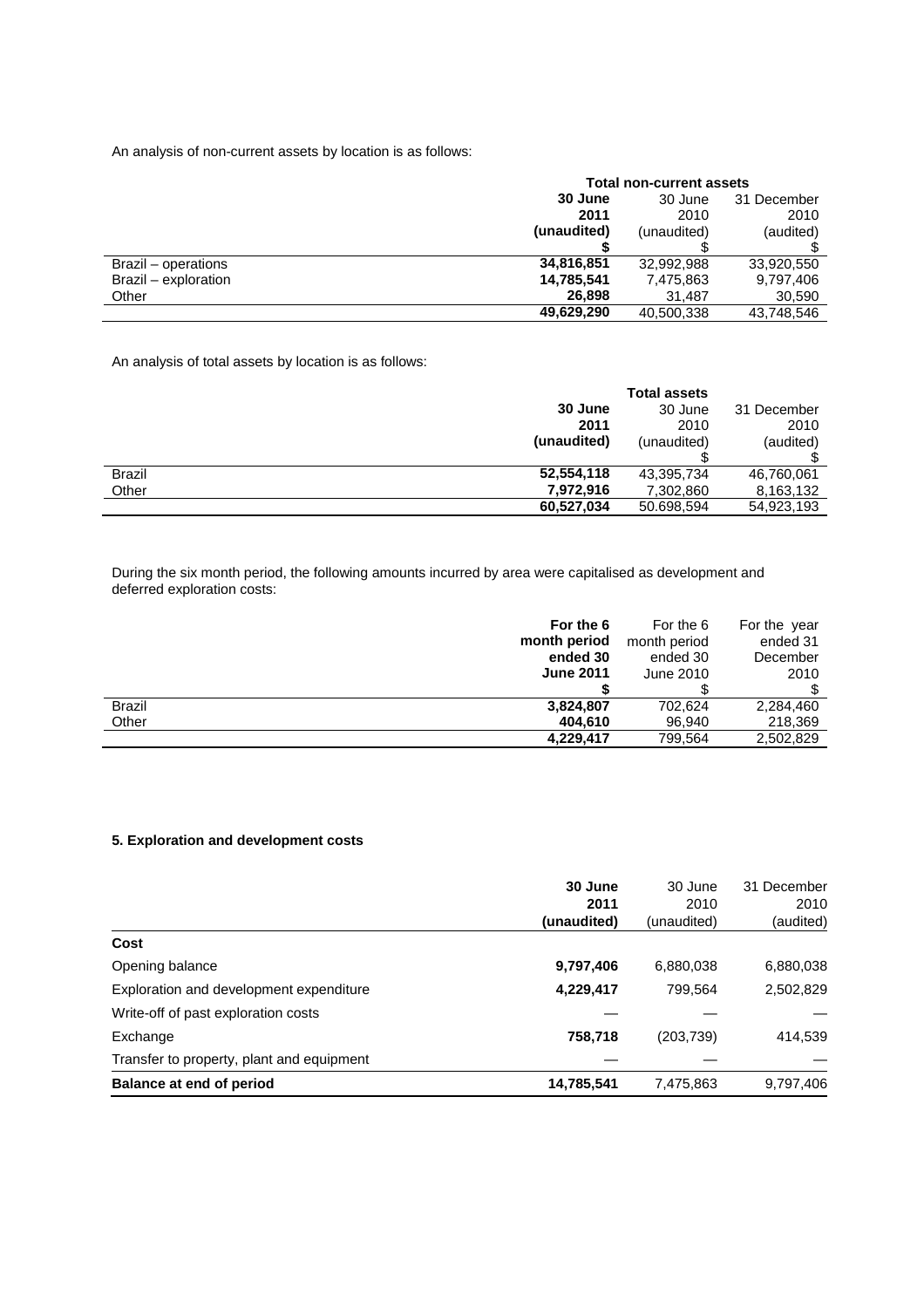## **6. Property, plant and equipment**

|                                 | 30 June     | 30 June     | 31 December   |
|---------------------------------|-------------|-------------|---------------|
|                                 | 2011        | 2010        | 2010          |
|                                 | (unaudited) | (unaudited) | (audited)     |
| Cost                            |             |             |               |
| Balance at beginning of period  | 49,268,696  | 48,566,891  | 48,566,891    |
| Additions                       | 45,636      |             | 7,225         |
| Exchange                        | 2,970,511   | (1,460,599) | 1,890,960     |
| <b>Disposals</b>                | (327, 289)  | (211, 261)  | (1, 196, 380) |
| <b>Balance at end of period</b> | 51,957,554  | 46,895,031  | 49,268,696    |
| <b>Accumulated depreciation</b> |             |             |               |
| Balance at beginning of period  | 15,317,556  | 13,239,103  | 13,239,103    |
| Charge for period               | 1,161,132   | 1,017,458   | 2,112,445     |
| Impairment charge               |             |             |               |
| Exchange                        | 844,918     | (335, 245)  | 537,000       |
| Eliminated on sale of asset     | (209, 801)  | (50, 760)   | (570, 992)    |
| Balance at end of period        | 17,113,805  | 13,870,556  | 15,317,556    |
| Net book value at end of period | 34,843,749  | 33,024,475  | 33,951,140    |

## **7. Contractual commitments**

The following table sets out the maturity profile of the Group's contractual commitments excluding trade liabilities as at 30 June 2011 and commitments under operating leases.

|                                      | Payments due by period<br>Less than |         |           |           |               |
|--------------------------------------|-------------------------------------|---------|-----------|-----------|---------------|
|                                      | Total                               | 1 year  | 1-3 years | 4-5 years | After 5 years |
| Long term debt                       | 282,260                             |         |           | 282,260   |               |
| Capital Lease Obligations            |                                     |         |           |           |               |
| <b>Operating Leases</b>              | 156.904                             | 118.764 | 38,140    |           |               |
| <b>Purchase Obligations</b>          |                                     |         |           |           |               |
| Other Long Term Obligations          |                                     |         |           |           |               |
| <b>Total Contractual Obligations</b> | 439,164                             | 118.764 | 38,140    | 282.260   |               |

#### **8. Share capital**

## **(a) Ordinary and deferred shares**

|                          | 30 June 2011<br>(unaudited) |           | 30 June 2010<br>(unaudited) |           | 31 December 2010<br>(audited) |           |
|--------------------------|-----------------------------|-----------|-----------------------------|-----------|-------------------------------|-----------|
| <b>Ordinary Shares</b>   | Number                      | \$        | Number                      | \$        | Number                        | \$        |
| <b>Opening balance</b>   | 44,774,059                  | 3.731.439 | 327.740.595                 | 2.827.419 | 327.740.595                   | 2,827,419 |
| Issue of shares for cash | 19,194,470                  | 1.538.717 | 120,000,000                 | 904.020   | 120,000,000                   | 904,020   |
| Consolidation of shares  |                             |           |                             |           | $-$ (402,966,536)             |           |
| Balance at end of period | 63,968,529                  | 5.270.156 | 447.740.595                 | 3,731,439 | 44,774,059                    | 3,731,439 |

On 21 December 2010, the shareholders approved the consolidation of the existing issued and unissued ordinary shares of the Company on the basis of one new ordinary share of 5 pence par value for every ten old ordinary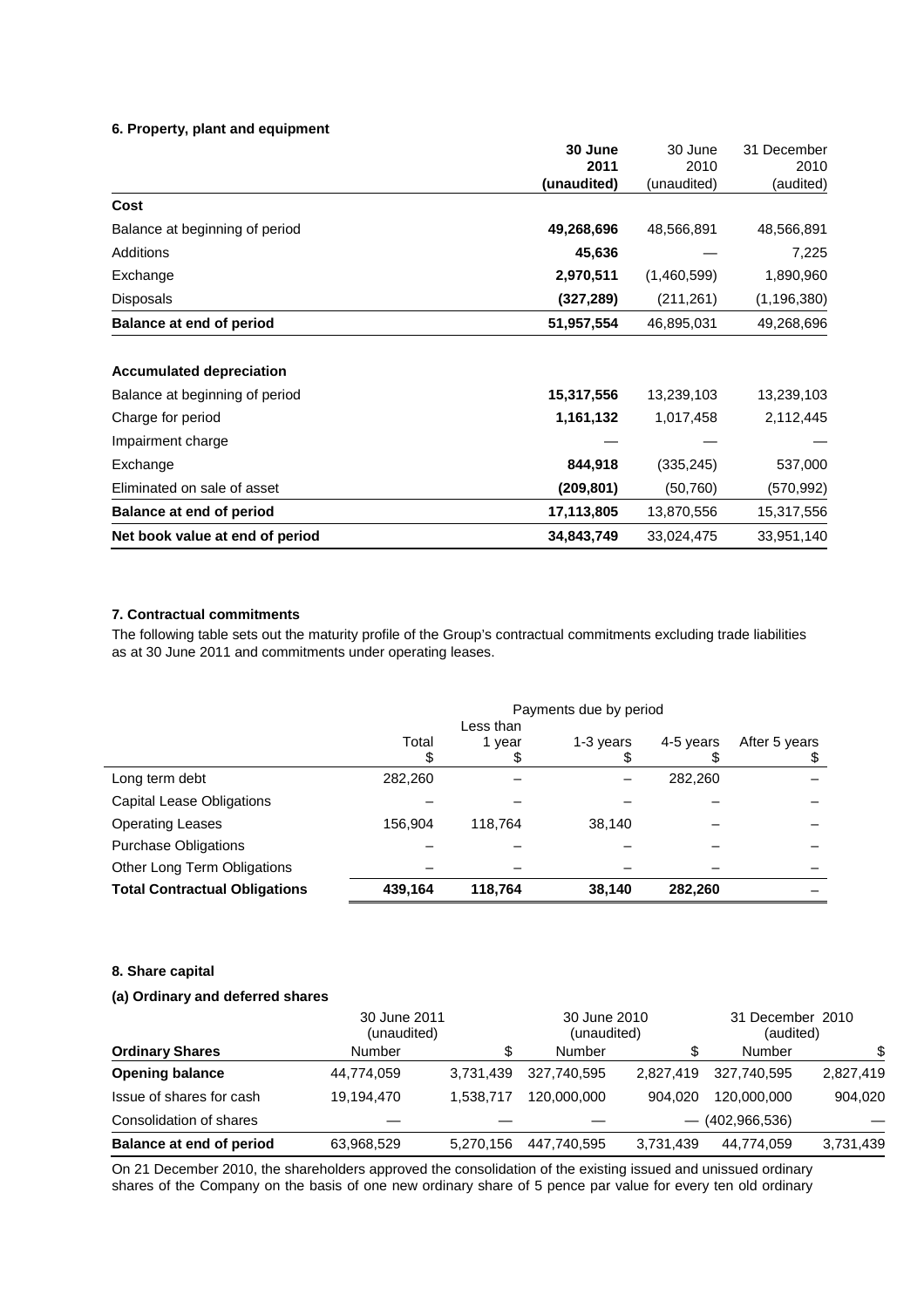shares of 0.5 pence par value. Following the approval of this resolution the number of shares in issue was reduced from 447,740,595 to 44,774,059.

|                                                 |             | 30 June 2011<br>(unaudited) |             | 30 June 2010<br>(unaudited) |             | 31 December 2010<br>(audited) |  |
|-------------------------------------------------|-------------|-----------------------------|-------------|-----------------------------|-------------|-------------------------------|--|
| <b>Deferred Shares</b>                          | Number      | \$                          | Number      | \$                          | Number      | \$                            |  |
| Opening balance and<br>balance at end of period | 140,139,065 | 24.021.395                  | 140.139.065 | 24.021.395                  | 140.139.065 | 24,021,395                    |  |

The following issues of Ordinary Shares have occurred during the 6 month period ended 30 June 2011:

| 28 January 2011 | Issue of 98,000 Ordinary shares at a price of 41.0 pence each                                            |
|-----------------|----------------------------------------------------------------------------------------------------------|
| 28 January 2011 | Issue of 26,470 Ordinary shares at a price of 37.0 pence each                                            |
| 30 March 2011   | Placing of 9,000,000 Ordinary shares at a price of C\$0.55 each                                          |
| 30 March 2011   | Issue of 10,070,000 Ordinary shares pursuant to the automatic exercise of<br>10,070,000 special warrants |

On 30 March 2011, the Company completed a placement of 9,000,000 Units through its appointed agent at a price of C\$0.55 for gross proceeds of C\$4,950,000. Each unit consisted of one ordinary share of 5 pence nominal value (a "Share") and one half of a share purchase warrant. Each whole share purchase warrant ("a Warrant") entitles the holder to acquire one Share at a price of C\$0.75 at any time until 2 December 2012. The Company paid to the agent cash commissions of C\$286,380 and also issued 494,800 broker warrants entitling the holder to purchase one ordinary share at a price of C\$0.55 until 2 December 2012.

On 30 March 2011, the Company also completed the listing of its Shares and the Warrants on the TSX and this event triggered the exercise of 10,070,000 Special Warrants that the Company had issued on 2 December 2010, whereby each Special Warrant converted into one Share and one half of a share purchase warrant. Each whole share purchase warrant ("a Warrant") entitles the holder to acquire one Share at a price of C\$0.75 at any time until 2 December 2012. The Company had issued 435,600 broker warrants entitling the holder to purchase one ordinary share at a price of C\$0.55 until 2 December 2012 in connection with this placement of the Special Warrants.

The deferred shares carry no voting or dividend rights or any right to participate in the profits or assets of the Company and all the deferred shares may be purchased by the Company, in accordance with the Companies Act 2006, at any time for no consideration. In the event of a return of capital, after the holders of the Ordinary shares have received in aggregate the amount paid up thereon plus £100 per ordinary share, there shall be distributed amongst the holders of deferred shares an amount equal to the nominal value of the deferred shares and thereafter any further surplus shall be distributed amongst the holders of ordinary shares.

## **(b) Warrants**

As at 30 June 2011 there remain outstanding the following warrants.

|                                        | Number    | Exercise Price | Expiry          |
|----------------------------------------|-----------|----------------|-----------------|
| Share purchase warrants <sup>(1)</sup> | 9,535,000 | C\$0.75        | 2 December 2012 |
| <b>Broker warrants</b>                 | 930,400   | C\$0.55        | 2 December 2012 |
| Other warrants                         | 155,000   | <b>UK£0.15</b> | 8 November 2013 |
| Other warrants                         | 1,500,000 | UK£0.40        | 16 June 2012    |

(1) The share purchase warrants are traded under the symbol SBI.WT

The Company has calculated the value of each of the share purchase warrants as C\$0.045 and accordingly has established a warrant reserve in relation to that portion of the proceeds received that relates to the Warrants from (a) the issue of the Units at the time of the IPO and (b) the Units issued on exercise of the Special Warrants.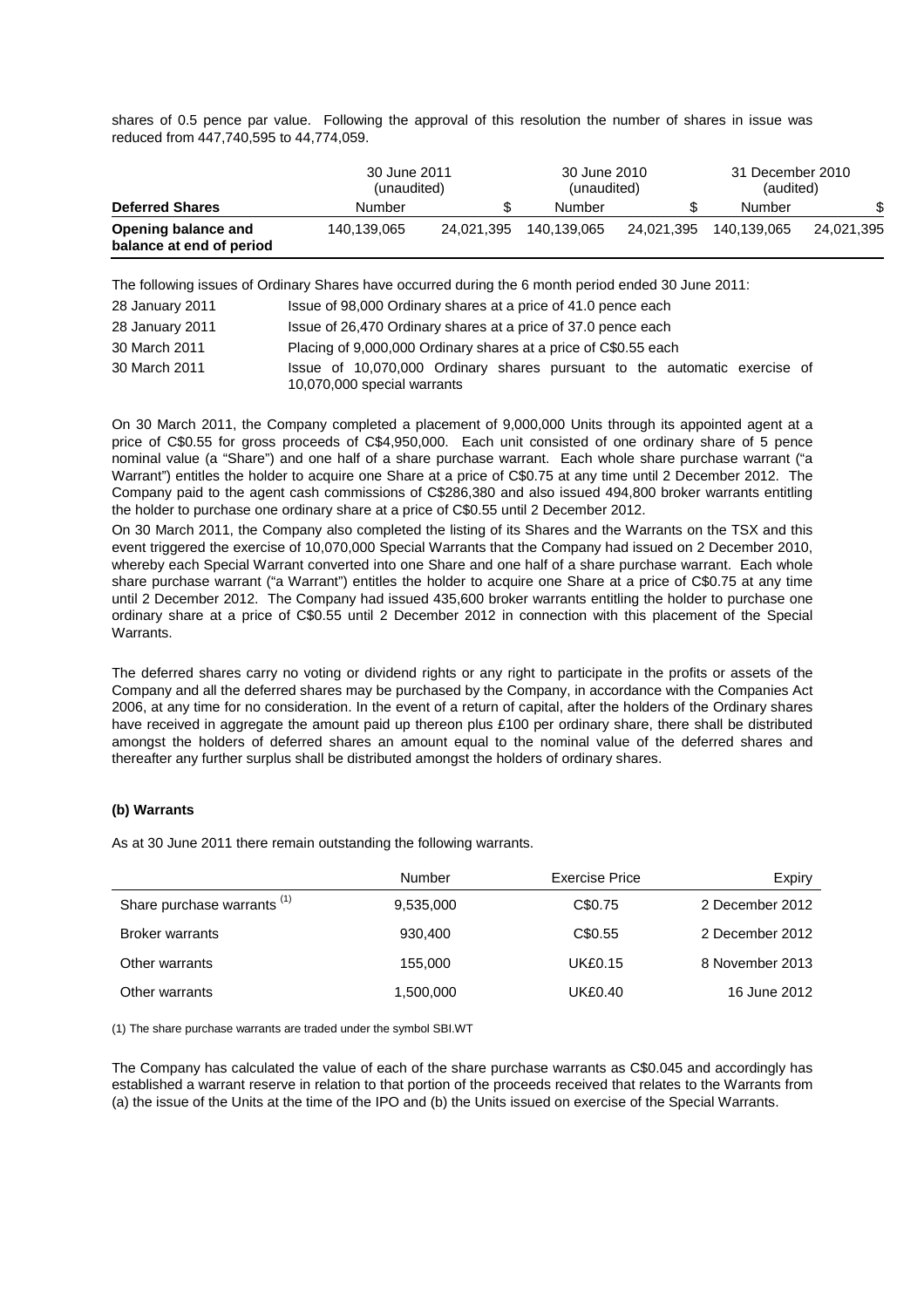#### **(c) Contributed surplus and stock options**

## **Contributed Surplus**

|                             | US\$      |
|-----------------------------|-----------|
| Balance at 31 December 2010 | 1,648,484 |
| Option costs for period     | 109,706   |
| Balance at 30 June 2011     | 1,758,190 |

Under the Company's Stock Option Plan (the "2011 Plan"), stock options may be granted only to directors, officers, employees and consultants of the Company or to their permitted assignees and may be granted for a term not exceeding ten years. The Ordinary Shares to be purchased upon exercise of each option must be paid for in full by the grantee at the time of exercise. Unless otherwise directed by the board of directors at the date of the grant, each award shall vest as to one third on the date of grant, one third on the first anniversary of grant and the balance vesting on the second anniversary of the date of grant. The board of directors shall also be entitled to establish performance criteria, which may affect the vesting of the options or the rights of the holder to exercise the options. The 2011 Plan reserves for issuance, pursuant to its terms, up to 10% of the number of Ordinary Shares issued or issuable and outstanding from time to time.

The Company has operated other plans which have now been discontinued but certain options granted to individuals no longer employed by the Company continue to be outstanding under these plans.

The following summarises the outstanding options in issue under the various plans that have been operated by the Company:

| Issue date       | Options outstanding | Options vested | Exercise price | Expiry           |
|------------------|---------------------|----------------|----------------|------------------|
| 31 May 2011      | 1,630,000           | 563,340        | C\$0.60        | 30 May 2015      |
| 28 January 2011  | 1,455,000           | 598,334        | <b>UK£0.41</b> | 27 January 2021  |
| 28 January 2011  | 450,000             | 150,002        | <b>UK£0.37</b> | 27 January 2021  |
| 21 December 2009 | 1.900.000           | 1,333,336      | <b>UK£0.15</b> | 20 December 2019 |
| 01 April 2006    | 278,360             | 278,360        | <b>UK£1.50</b> | 01 April 2016    |
| 01 April 2006    | 274,925             | 274,925        | <b>UK£3.00</b> | 01 April 2016    |
| 15 November 2007 | 25,000              | 25,000         | <b>UK£2.64</b> | 14 November 2017 |
| 28 March 2007    | 7,500               | 7,500          | <b>UK£3.84</b> | 27 March 2017    |
|                  | 6,020,785           | 3,230,797      |                |                  |

The approximate weighted average exercise price is UK£0.501

During the six months ended 30 June 2011, the following stock options were issued and valued using the Black-Scholes option pricing model parameters listed below (in each case with no dividends)

|                   |                      |                   |                                  | <b>Black Scholes Option Pricing Parameters</b> |                  |                      |  |
|-------------------|----------------------|-------------------|----------------------------------|------------------------------------------------|------------------|----------------------|--|
| <b>Grant Date</b> | Number of<br>options | Exercise<br>price | <b>Grant Date</b><br>stock price | <b>Risk Free</b><br>Interest Rate              | Expected<br>Life | Volatility<br>Factor |  |
| 31 May 2011       | 1.630.000            | C\$0.60           | C\$0.48                          | 1.00%                                          | 3 years          | 50%                  |  |
| 28 January 2011   | 1.455.000            | <b>UK£0.41</b>    | UK£0.3075                        | 1.00%                                          | 4 years          | 50%                  |  |
| 28 January 2011   | 450,000              | <b>UK£0.37</b>    | UK£0.3075                        | 1.00%                                          | 4 years          | 50%                  |  |